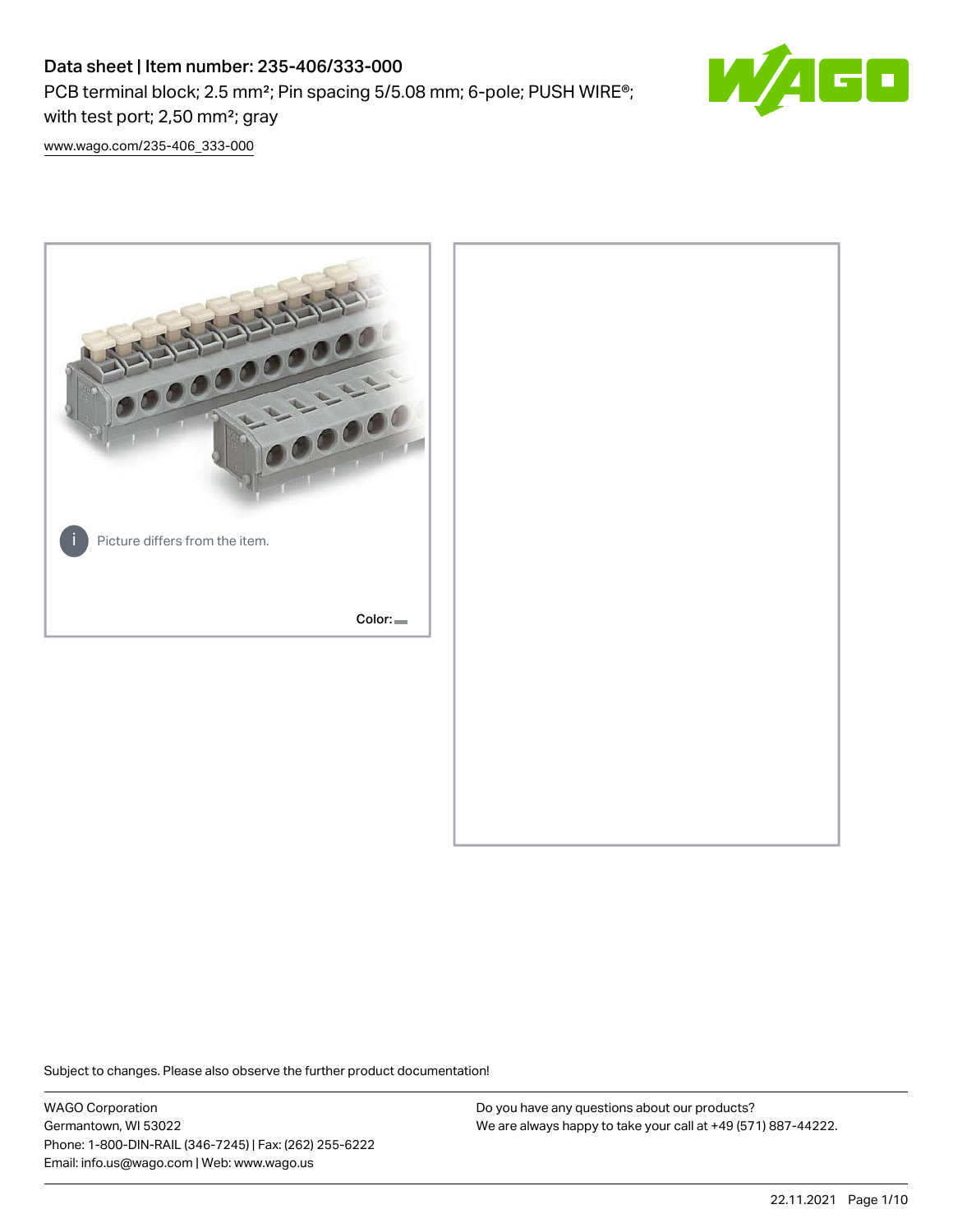

Dimensions in mm

 $L =$  (pole no. x pin spacing) + 1.5 mm

#### Item description

- $\blacksquare$  Low-profile PCB terminal strips with PUSH WIRE<sup>®</sup> connection for custom terminal strip assemblies
- **Push-in termination for solid conductors**
- $\blacksquare$ Double solder pins for high mechanical stability
- $\blacksquare$ Conductor removal via screwdriver (2.5mm x 0.4mm)
- $\blacksquare$ Set to metric or inch pin spacing by compressing terminal strips or pulling them apart

Subject to changes. Please also observe the further product documentation!

WAGO Corporation Germantown, WI 53022 Phone: 1-800-DIN-RAIL (346-7245) | Fax: (262) 255-6222 Email: info.us@wago.com | Web: www.wago.us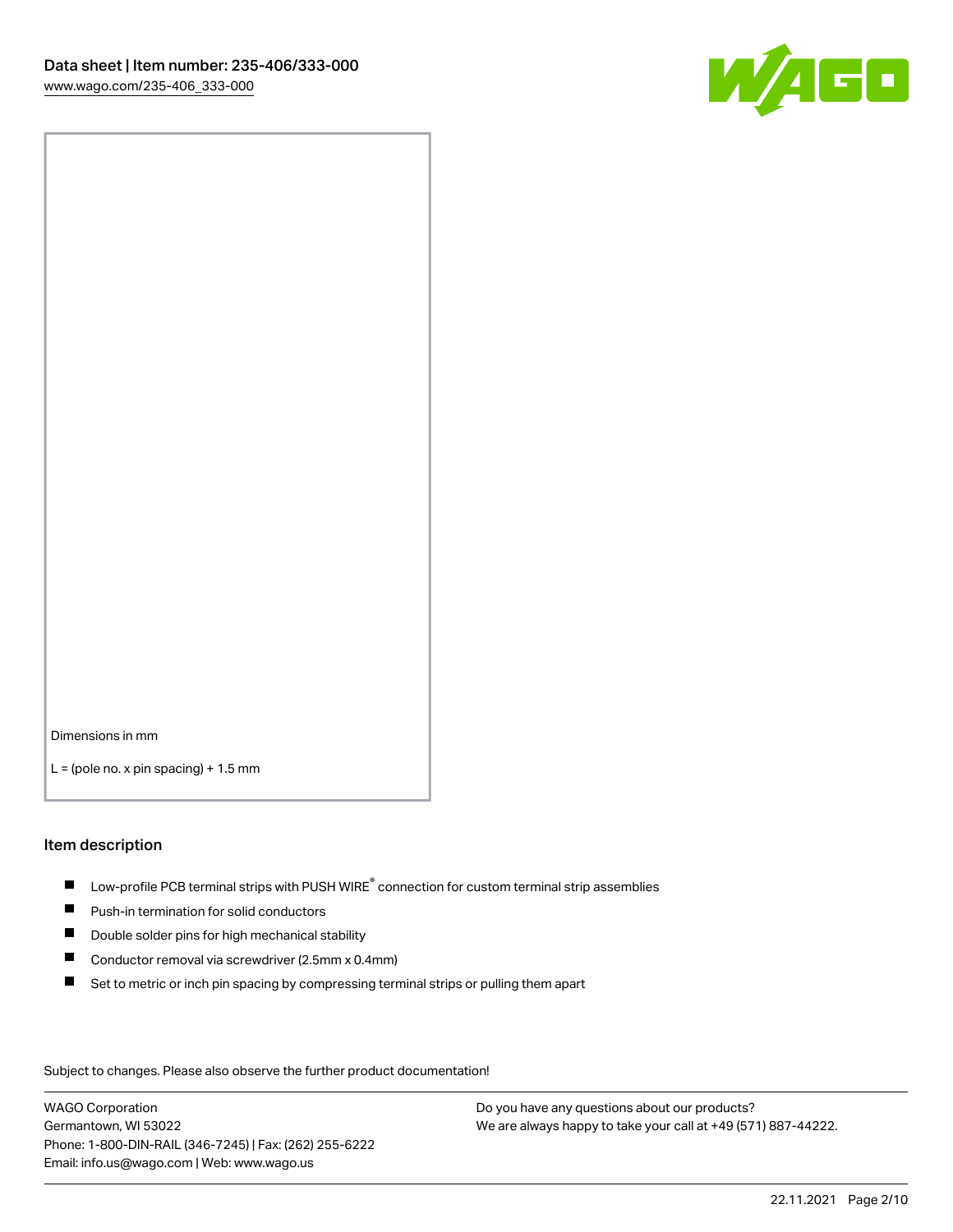

# Data

| ×<br>×<br>۰,<br>۹<br>٠ |  |
|------------------------|--|
|------------------------|--|

## Electrical data

### IEC Approvals

| Ratings per                 | IEC/EN 60664-1                                                        |
|-----------------------------|-----------------------------------------------------------------------|
| Rated voltage (III / 3)     | 250 V                                                                 |
| Rated surge voltage (III/3) | 4 <sub>k</sub> V                                                      |
| Rated voltage (III/2)       | 320 V                                                                 |
| Rated surge voltage (III/2) | 4 <sub>k</sub> V                                                      |
| Nominal voltage (II/2)      | 630 V                                                                 |
| Rated surge voltage (II/2)  | 4 <sub>k</sub> V                                                      |
| Rated current               | 17.5A                                                                 |
| Legend (ratings)            | $(III / 2)$ $\triangle$ Overvoltage category III / Pollution degree 2 |

## UL Approvals

| Approvals per                  | UL 1059 |
|--------------------------------|---------|
| Rated voltage UL (Use Group B) | 300 V   |
| Rated current UL (Use Group B) | 10 A    |
| Rated voltage UL (Use Group D) | 300 V   |
| Rated current UL (Use Group D) | 10 A    |

# CSA Approvals

| Rated voltage CSA (Use Group B) | 300 V |
|---------------------------------|-------|
| Rated current CSA (Use Group B) | 15 A  |

#### Connection data

| Total number of connection points |  |
|-----------------------------------|--|
|                                   |  |

Subject to changes. Please also observe the further product documentation!

| <b>WAGO Corporation</b>                                | Do you have any questions about our products?                 |
|--------------------------------------------------------|---------------------------------------------------------------|
| Germantown, WI 53022                                   | We are always happy to take your call at +49 (571) 887-44222. |
| Phone: 1-800-DIN-RAIL (346-7245)   Fax: (262) 255-6222 |                                                               |
| Email: info.us@wago.com   Web: www.wago.us             |                                                               |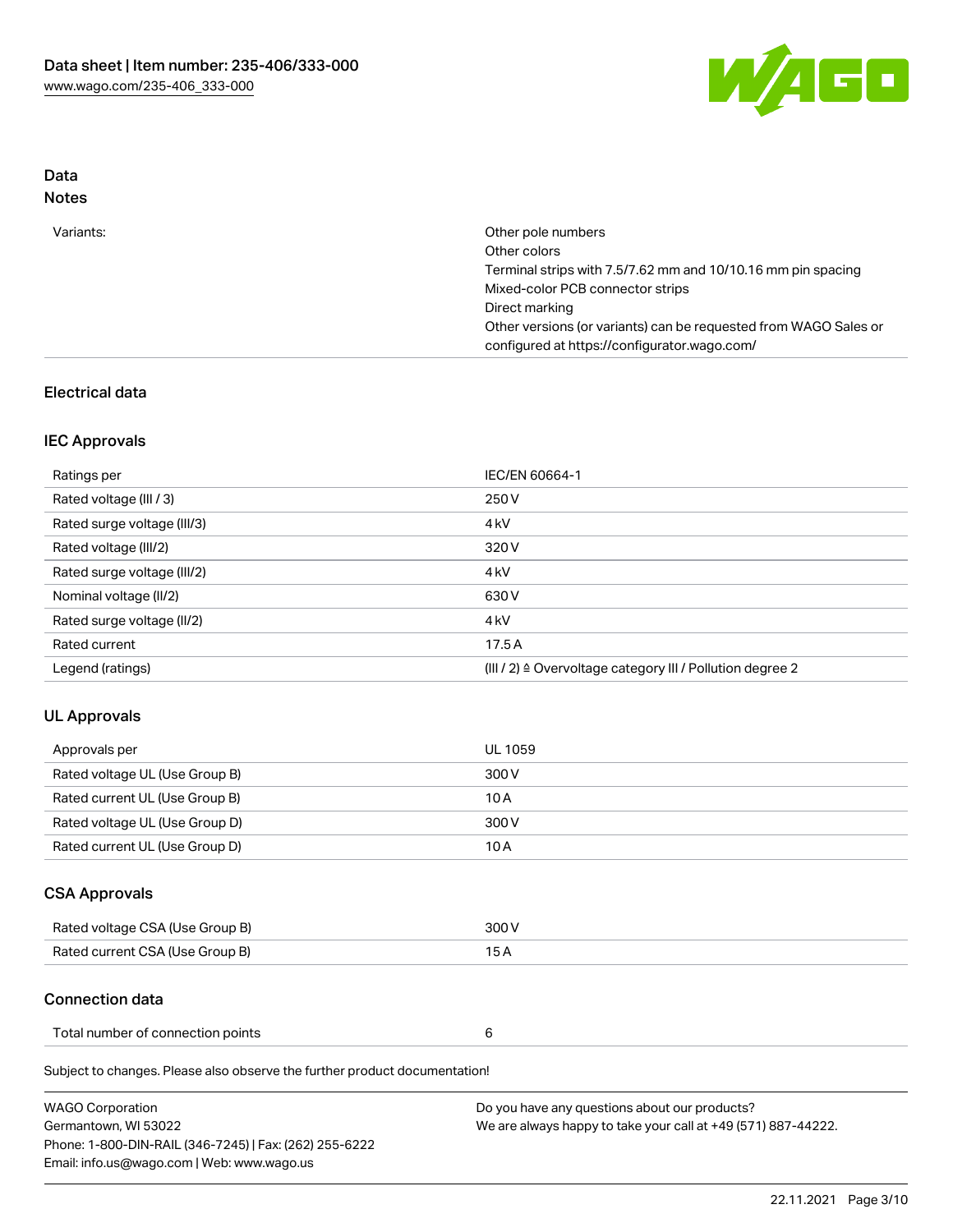[www.wago.com/235-406\\_333-000](http://www.wago.com/235-406_333-000)



| Total number of potentials |  |
|----------------------------|--|
| Number of connection types |  |
| Number of levels           |  |

#### Connection 1

| Connection technology                             | PUSH WIRE <sup>®</sup>                 |
|---------------------------------------------------|----------------------------------------|
| Actuation type                                    | Operating tool                         |
| Solid conductor                                   | $0.5$ 2.5 mm <sup>2</sup> / 20  14 AWG |
| Fine-stranded conductor; with insulated ferrule   | $0.251.5$ mm <sup>2</sup>              |
| Fine-stranded conductor; with uninsulated ferrule | $0.251.5$ mm <sup>2</sup>              |
| Strip length                                      | $910$ mm / 0.35  0.39 inch             |
| Conductor connection direction to PCB             | 0°                                     |
| Number of poles                                   | 6                                      |
|                                                   |                                        |

## Physical data

| Pin spacing                          | 5/5.08 mm / 0.197/0.2 inch |
|--------------------------------------|----------------------------|
| Width                                | 31.5 mm / 1.24 inch        |
| Height                               | 12.8 mm / 0.504 inch       |
| Height from the surface              | 9.2 mm / 0.362 inch        |
| Depth                                | 12.5 mm / 0.492 inch       |
| Solder pin length                    | 3.6 <sub>mm</sub>          |
| Solder pin dimensions                | $0.8 \times 0.4$ mm        |
| Drilled hole diameter with tolerance | $1^{(+0.1)}$ mm            |

## PCB contact

| PCB Contact                         | THT                                      |
|-------------------------------------|------------------------------------------|
| Solder pin arrangement              | over the entire terminal strip (in-line) |
| Number of solder pins per potential |                                          |

### Material data

| Color                                            | gray                              |
|--------------------------------------------------|-----------------------------------|
| Material group                                   |                                   |
| Insulation material                              | Polyamide (PA66)                  |
| Flammability class per UL94                      | V0                                |
| Clamping spring material                         | Chrome nickel spring steel (CrNi) |
| $\sim$ $\sim$ $\sim$ $\sim$ $\sim$ $\sim$ $\sim$ |                                   |

Contact material

Subject to changes. Please also observe the further product documentation!  $\mathbf{E}$ 

| <b>WAGO Corporation</b>                                | Do you have any questions about our products?                 |
|--------------------------------------------------------|---------------------------------------------------------------|
| Germantown, WI 53022                                   | We are always happy to take your call at +49 (571) 887-44222. |
| Phone: 1-800-DIN-RAIL (346-7245)   Fax: (262) 255-6222 |                                                               |
| Email: info.us@wago.com   Web: www.wago.us             |                                                               |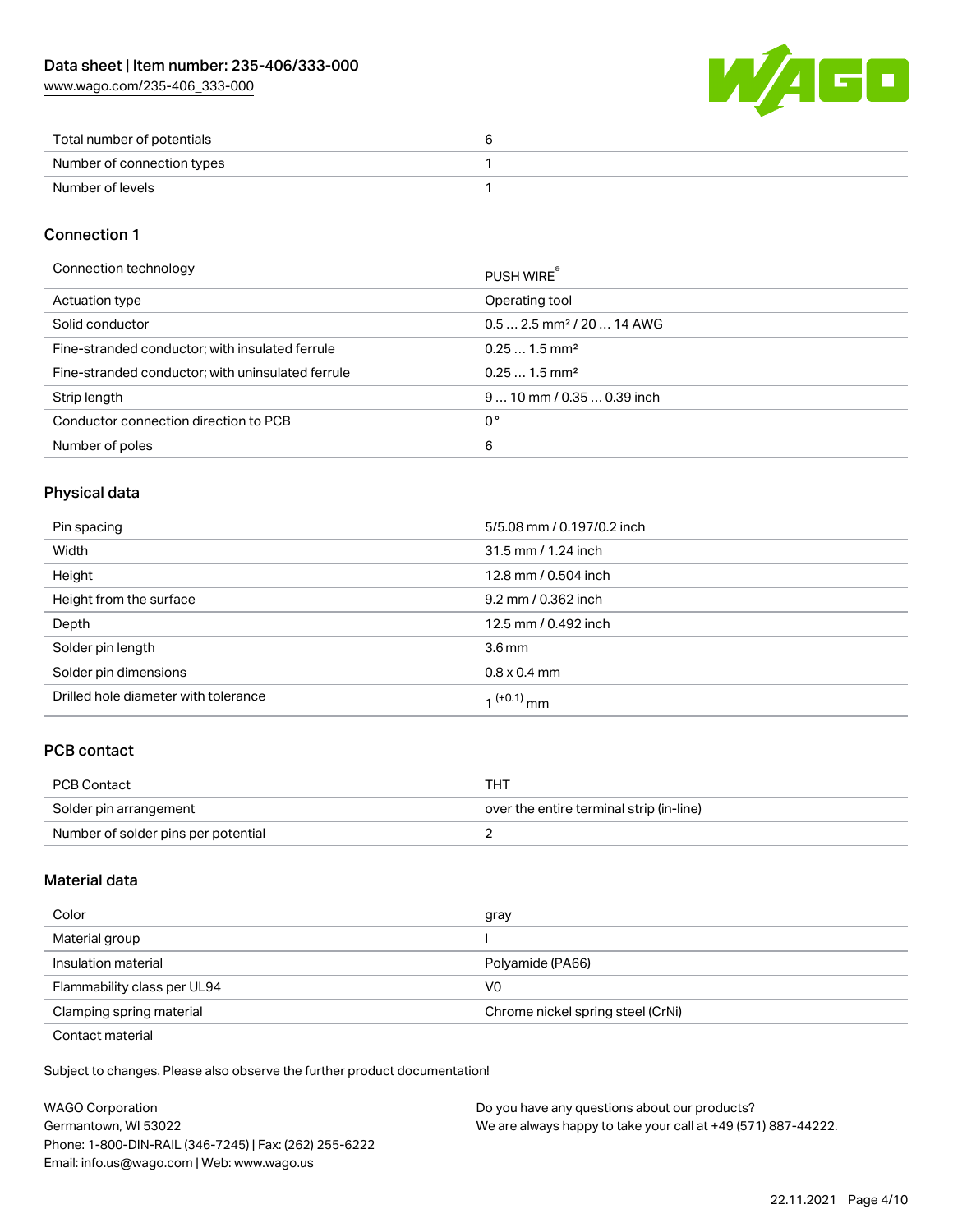W/AGO

# [www.wago.com/235-406\\_333-000](http://www.wago.com/235-406_333-000)

| Electrolytic copper ( $E_{Cu}$ ) |  |
|----------------------------------|--|
|----------------------------------|--|

| Contact plating | tin-plated |
|-----------------|------------|
| Fire load       | 0.07 MJ    |
| Weight          | 4.2c       |

## Environmental requirements

| Limit temperature range | $. +105 °C$<br>-60 |  |
|-------------------------|--------------------|--|
|-------------------------|--------------------|--|

#### Commercial data

| Product Group         | 4 (Printed Circuit) |
|-----------------------|---------------------|
| PU (SPU)              | 140 (35) Stück      |
| Packaging type        | box                 |
| Country of origin     | CН                  |
| <b>GTIN</b>           | 4044918830218       |
| Customs tariff number | 85369010000         |

## Approvals / Certificates

#### UL-Approvals

|      |                               |                                 | Certificate |
|------|-------------------------------|---------------------------------|-------------|
| Logo | Approval                      | <b>Additional Approval Text</b> | name        |
|      | ul                            | $\overline{\phantom{0}}$        | E45172      |
| o    | UL International Germany GmbH |                                 |             |

#### Optional accessories

## Ferrules **Ferrule**  $\overline{1}$ Item no.: 216-101 Ferrule; Sleeve for 0.5 mm² / AWG 22; uninsulated; electro-tin plated; silver-colored [www.wago.com/216-101](http://www.wago.com/216-101)

| Item no.: 216-104<br>Ferrule; Sleeve for 1.5 mm <sup>2</sup> / AWG 16; uninsulated; electro-tin plated; silver-colored | www.wago.com/216-104 |
|------------------------------------------------------------------------------------------------------------------------|----------------------|
| Item no.: 216-106<br>Ferrule; Sleeve for 2.5 mm <sup>2</sup> / AWG 14; uninsulated; electro-tin plated; silver-colored | www.wago.com/216-106 |
| Item no.: 216-107<br>Ferrule; Sleeve for 4 mm <sup>2</sup> / AWG 12; uninsulated; electro-tin plated                   | www.wago.com/216-107 |

Subject to changes. Please also observe the further product documentation!

| <b>WAGO Corporation</b>                                | Do you have any questions about our products?                 |
|--------------------------------------------------------|---------------------------------------------------------------|
| Germantown, WI 53022                                   | We are always happy to take your call at +49 (571) 887-44222. |
| Phone: 1-800-DIN-RAIL (346-7245)   Fax: (262) 255-6222 |                                                               |
| Email: info.us@wago.com   Web: www.wago.us             |                                                               |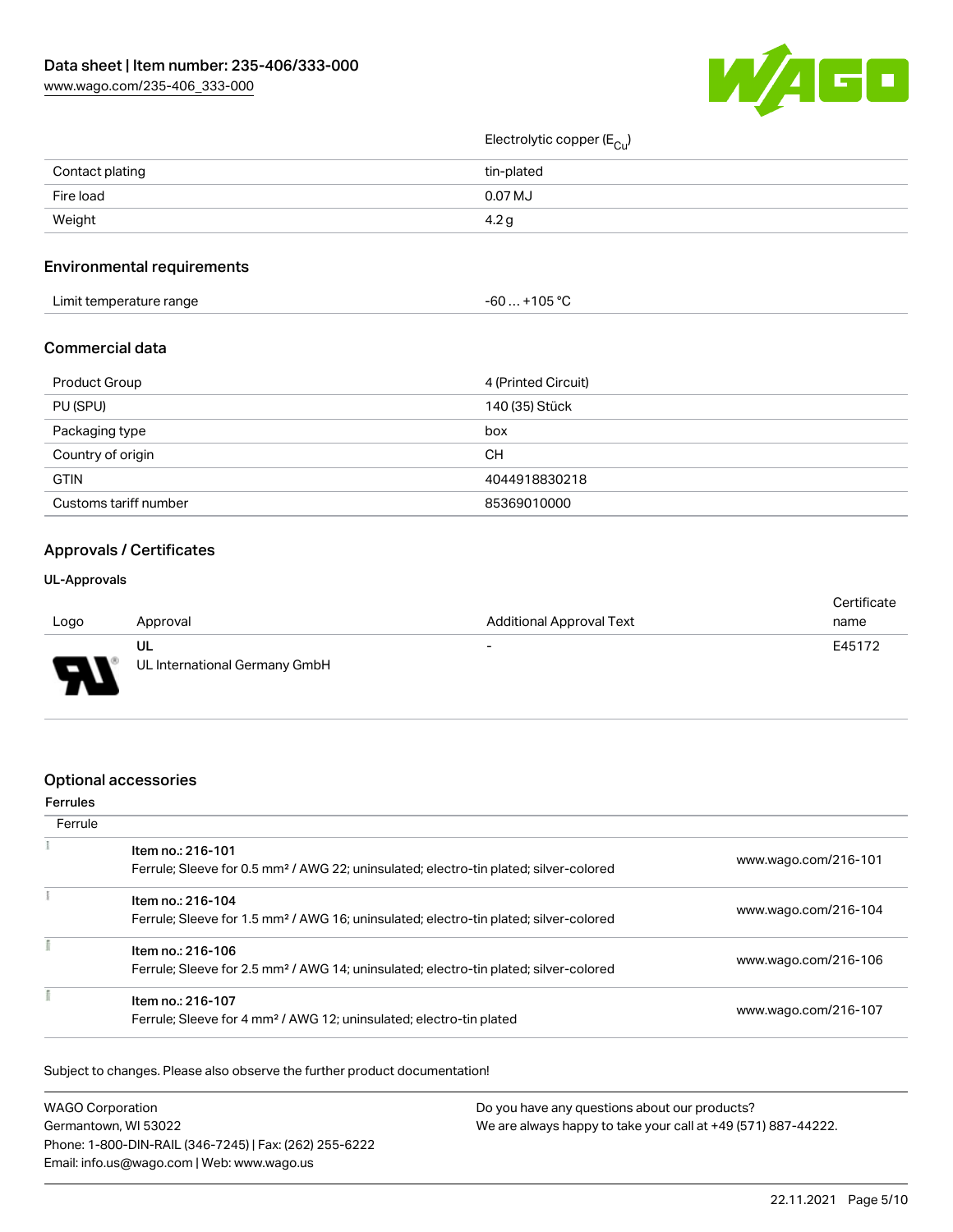[www.wago.com/235-406\\_333-000](http://www.wago.com/235-406_333-000)



| I | Item no.: 216-108<br>Ferrule; Sleeve for 6 mm <sup>2</sup> / AWG 10; uninsulated; electro-tin plated; silver-colored                                                               | www.wago.com/216-108 |
|---|------------------------------------------------------------------------------------------------------------------------------------------------------------------------------------|----------------------|
| I | Item no.: 216-109<br>Ferrule; Sleeve for 10 mm <sup>2</sup> / AWG 8; uninsulated; electro-tin plated                                                                               | www.wago.com/216-109 |
|   | Item no.: 216-102<br>Ferrule; Sleeve for 0.75 mm <sup>2</sup> / AWG 20; uninsulated; electro-tin plated; silver-colored                                                            | www.wago.com/216-102 |
|   | Item no.: 216-103<br>Ferrule; Sleeve for 1 mm <sup>2</sup> / AWG 18; uninsulated; electro-tin plated                                                                               | www.wago.com/216-103 |
| Π | Item no.: 216-110<br>Ferrule; Sleeve for 16 mm <sup>2</sup> / AWG 6; uninsulated; electro-tin plated; metallic brown                                                               | www.wago.com/216-110 |
|   | Item no.: 216-123<br>Ferrule; Sleeve for 1 mm <sup>2</sup> / AWG 18; uninsulated; electro-tin plated; silver-colored                                                               | www.wago.com/216-123 |
|   | Item no.: 216-122<br>Ferrule; Sleeve for 0.75 mm <sup>2</sup> / AWG 20; uninsulated; electro-tin plated; silver-colored                                                            | www.wago.com/216-122 |
|   | Item no.: 216-124<br>Ferrule; Sleeve for 1.5 mm <sup>2</sup> / AWG 16; uninsulated; electro-tin plated                                                                             | www.wago.com/216-124 |
|   | Item no.: 216-142<br>Ferrule; Sleeve for 0.75 mm <sup>2</sup> / 18 AWG; uninsulated; electro-tin plated; electrolytic copper; gastight<br>crimped; acc. to DIN 46228, Part 1/08.92 | www.wago.com/216-142 |
|   | Item no.: 216-132<br>Ferrule; Sleeve for 0.34 mm <sup>2</sup> / AWG 24; uninsulated; electro-tin plated                                                                            | www.wago.com/216-132 |
|   | Item no.: 216-121<br>Ferrule; Sleeve for 0.5 mm <sup>2</sup> / AWG 22; uninsulated; electro-tin plated; silver-colored                                                             | www.wago.com/216-121 |
|   | Item no.: 216-143<br>Ferrule; Sleeve for 1 mm <sup>2</sup> / AWG 18; uninsulated; electro-tin plated; electrolytic copper; gastight<br>crimped; acc. to DIN 46228, Part 1/08.92    | www.wago.com/216-143 |
|   | Item no.: 216-131<br>Ferrule; Sleeve for 0.25 mm <sup>2</sup> / AWG 24; uninsulated; electro-tin plated; silver-colored                                                            | www.wago.com/216-131 |
|   | Item no.: 216-141<br>Ferrule; Sleeve for 0.5 mm <sup>2</sup> / 20 AWG; uninsulated; electro-tin plated; electrolytic copper; gastight<br>crimped; acc. to DIN 46228, Part 1/08.92  | www.wago.com/216-141 |
|   | Item no.: 216-152<br>Ferrule; Sleeve for 0.34 mm <sup>2</sup> / AWG 24; uninsulated; electro-tin plated                                                                            | www.wago.com/216-152 |
|   | Item no.: 216-203<br>Ferrule; Sleeve for 1 mm <sup>2</sup> / AWG 18; insulated; electro-tin plated; red                                                                            | www.wago.com/216-203 |
| I | Item no.: 216-206<br>Ferrule; Sleeve for 2.5 mm <sup>2</sup> / AWG 14; insulated; electro-tin plated; blue                                                                         | www.wago.com/216-206 |
|   | Item no.: 216-207<br>Ferrule; Sleeve for 4 mm <sup>2</sup> / AWG 12; insulated; electro-tin plated; gray                                                                           | www.wago.com/216-207 |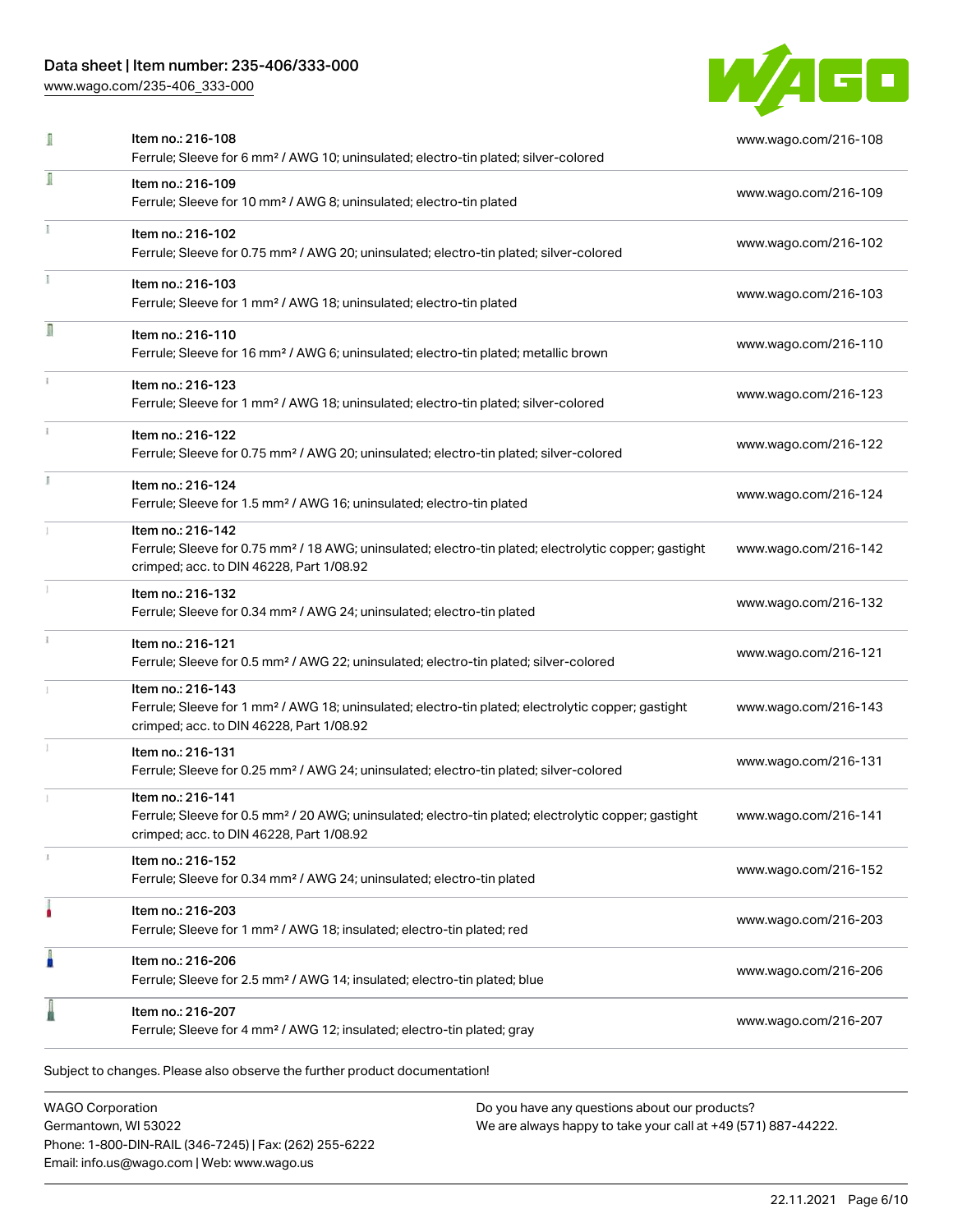[www.wago.com/235-406\\_333-000](http://www.wago.com/235-406_333-000)



| Item no.: 216-151                                                                                                                                                                                          |                      |
|------------------------------------------------------------------------------------------------------------------------------------------------------------------------------------------------------------|----------------------|
| Ferrule; Sleeve for 0.25 mm <sup>2</sup> / AWG 24; uninsulated; electro-tin plated                                                                                                                         | www.wago.com/216-151 |
| Item no.: 216-204<br>Ferrule; Sleeve for 1.5 mm <sup>2</sup> / AWG 16; insulated; electro-tin plated; black                                                                                                | www.wago.com/216-204 |
| Item no.: 216-209<br>Ferrule; Sleeve for 10 mm <sup>2</sup> / AWG 8; insulated; electro-tin plated; red                                                                                                    | www.wago.com/216-209 |
| Item no.: 216-205<br>Ferrule; Sleeve for 2.08 mm <sup>2</sup> / AWG 14; insulated; electro-tin plated; yellow                                                                                              | www.wago.com/216-205 |
| Item no.: 216-144<br>Ferrule; Sleeve for 1.5 mm <sup>2</sup> / AWG 16; uninsulated; electro-tin plated; electrolytic copper; gastight<br>crimped; acc. to DIN 46228, Part 1/08.92; silver-colored          | www.wago.com/216-144 |
| Item no.: 216-208<br>Ferrule; Sleeve for 6 mm <sup>2</sup> / AWG 10; insulated; electro-tin plated; electrolytic copper; gastight crimped; www.wago.com/216-208<br>acc. to DIN 46228, Part 4/09.90; yellow |                      |
| Item no.: 216-201<br>Ferrule; Sleeve for 0.5 mm <sup>2</sup> / 20 AWG; insulated; electro-tin plated; white                                                                                                | www.wago.com/216-201 |
| Item no.: 216-223<br>Ferrule; Sleeve for 1 mm <sup>2</sup> / AWG 18; insulated; electro-tin plated; red                                                                                                    | www.wago.com/216-223 |
| Item no.: 216-210<br>Ferrule; Sleeve for 16 mm <sup>2</sup> / AWG 6; insulated; electro-tin plated; electrolytic copper; gastight crimped; www.wago.com/216-210<br>acc. to DIN 46228, Part 4/09.90; blue   |                      |
| Item no.: 216-241<br>Ferrule; Sleeve for 0.5 mm <sup>2</sup> / 20 AWG; insulated; electro-tin plated; electrolytic copper; gastight<br>crimped; acc. to DIN 46228, Part 4/09.90; white                     | www.wago.com/216-241 |
| Item no.: 216-242<br>Ferrule; Sleeve for 0.75 mm <sup>2</sup> / 18 AWG; insulated; electro-tin plated; electrolytic copper; gastight<br>crimped; acc. to DIN 46228, Part 4/09.90; gray                     | www.wago.com/216-242 |
| Item no.: 216-222<br>Ferrule; Sleeve for 0.75 mm <sup>2</sup> / 18 AWG; insulated; electro-tin plated; gray                                                                                                | www.wago.com/216-222 |
| ltem no.: 216-221<br>Ferrule; Sleeve for 0.5 mm <sup>2</sup> / 20 AWG; insulated; electro-tin plated; white                                                                                                | www.wago.com/216-221 |
| Item no.: 216-224<br>Ferrule; Sleeve for 1.5 mm <sup>2</sup> / AWG 16; insulated; electro-tin plated; black                                                                                                | www.wago.com/216-224 |
| Item no.: 216-243<br>Ferrule; Sleeve for 1 mm <sup>2</sup> / AWG 18; insulated; electro-tin plated; electrolytic copper; gastight crimped; www.wago.com/216-243<br>acc. to DIN 46228, Part 4/09.90; red    |                      |
| Item no.: 216-244<br>Ferrule; Sleeve for 1.5 mm <sup>2</sup> / AWG 16; insulated; electro-tin plated; electrolytic copper; gastight<br>crimped; acc. to DIN 46228, Part 4/09.90; black                     | www.wago.com/216-244 |
|                                                                                                                                                                                                            | Item no.: 216-263    |

WAGO Corporation Germantown, WI 53022 Phone: 1-800-DIN-RAIL (346-7245) | Fax: (262) 255-6222 Email: info.us@wago.com | Web: www.wago.us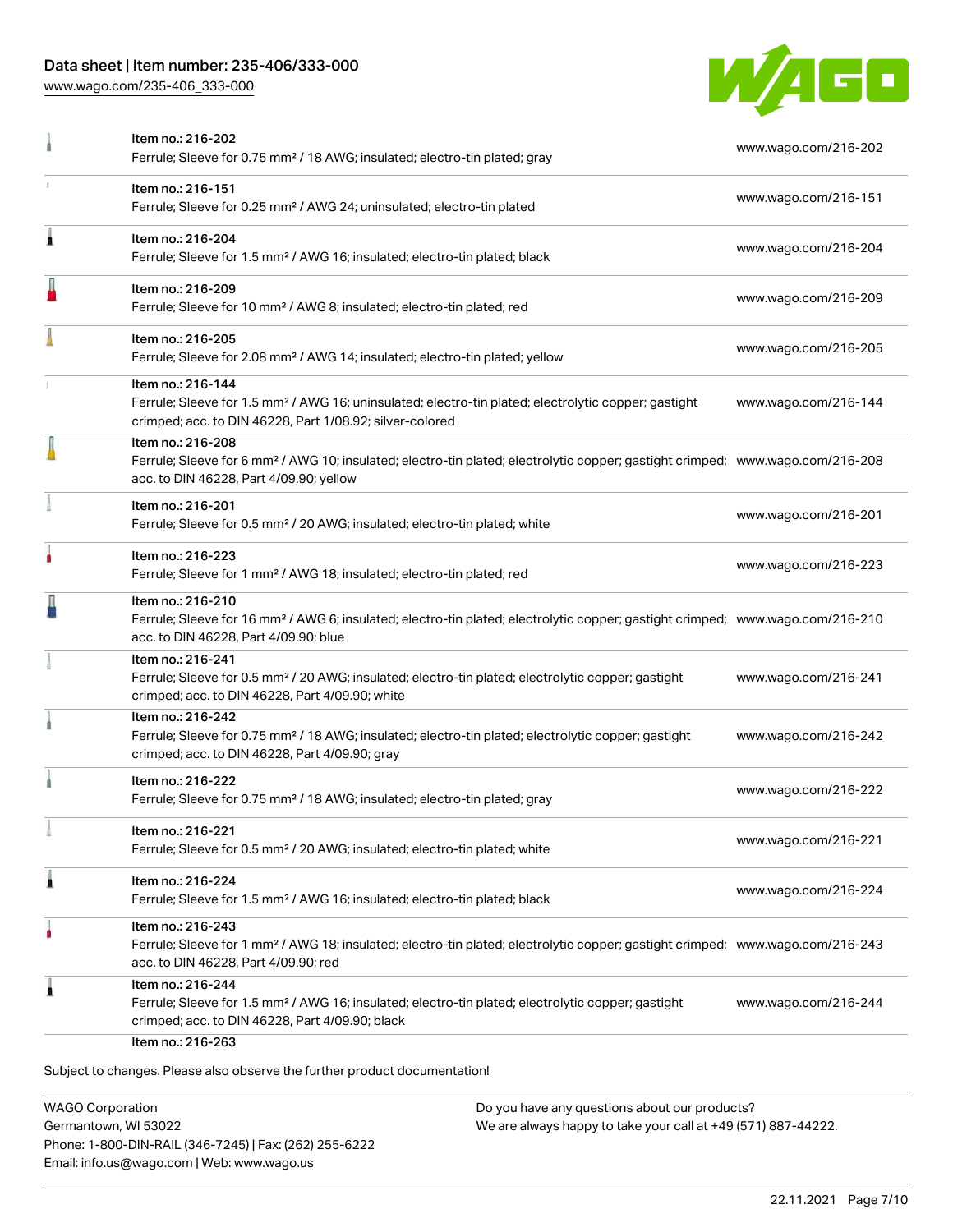[www.wago.com/235-406\\_333-000](http://www.wago.com/235-406_333-000)



|   | Ferrule; Sleeve for 1 mm <sup>2</sup> / AWG 18; insulated; electro-tin plated; electrolytic copper; gastight crimped; www.wago.com/216-263<br>acc. to DIN 46228, Part 4/09.90; red                         |                      |
|---|------------------------------------------------------------------------------------------------------------------------------------------------------------------------------------------------------------|----------------------|
| Å | Item no.: 216-246<br>Ferrule; Sleeve for 2.5 mm <sup>2</sup> / AWG 14; insulated; electro-tin plated; electrolytic copper; gastight<br>crimped; acc. to DIN 46228, Part 4/09.90; blue                      | www.wago.com/216-246 |
| Å | Item no.: 216-266<br>Ferrule; Sleeve for 2.5 mm <sup>2</sup> / AWG 14; insulated; electro-tin plated; electrolytic copper; gastight<br>crimped; acc. to DIN 46228, Part 4/09.90; blue                      | www.wago.com/216-266 |
| Â | Item no.: 216-264<br>Ferrule; Sleeve for 1.5 mm <sup>2</sup> / AWG 16; insulated; electro-tin plated; electrolytic copper; gastight<br>crimped; acc. to DIN 46228, Part 4/09.90; black                     | www.wago.com/216-264 |
| Â | Item no.: 216-284<br>Ferrule; Sleeve for 1.5 mm <sup>2</sup> / AWG 16; insulated; electro-tin plated; electrolytic copper; gastight<br>crimped; acc. to DIN 46228, Part 4/09.90; black                     | www.wago.com/216-284 |
| I | Item no.: 216-286<br>Ferrule; Sleeve for 2.5 mm <sup>2</sup> / AWG 14; insulated; electro-tin plated; electrolytic copper; gastight<br>crimped; acc. to DIN 46228, Part 4/09.90; blue                      | www.wago.com/216-286 |
| I | Item no.: 216-287<br>Ferrule; Sleeve for 4 mm <sup>2</sup> / AWG 12; insulated; electro-tin plated; electrolytic copper; gastight crimped; www.wago.com/216-287<br>acc. to DIN 46228, Part 4/09.90; gray   |                      |
|   | Item no.: 216-262<br>Ferrule; Sleeve for 0.75 mm <sup>2</sup> / 18 AWG; insulated; electro-tin plated; electrolytic copper; gastight<br>crimped; acc. to DIN 46228, Part 4/09.90; gray                     | www.wago.com/216-262 |
|   | Item no.: 216-288<br>Ferrule; Sleeve for 6 mm <sup>2</sup> / AWG 10; insulated; electro-tin plated; electrolytic copper; gastight crimped; www.wago.com/216-288<br>acc. to DIN 46228, Part 4/09.90; yellow |                      |
| ł | Item no.: 216-289<br>Ferrule; Sleeve for 10 mm <sup>2</sup> / AWG 8; insulated; electro-tin plated; electrolytic copper; gastight crimped; www.wago.com/216-289<br>acc. to DIN 46228, Part 4/09.90; red    |                      |
|   | Item no.: 216-301<br>Ferrule; Sleeve for 0.25 mm <sup>2</sup> / AWG 24; insulated; electro-tin plated; yellow                                                                                              | www.wago.com/216-301 |
|   | Item no.: 216-321<br>Ferrule; Sleeve for 0.25 mm <sup>2</sup> / AWG 24; insulated; electro-tin plated; yellow                                                                                              | www.wago.com/216-321 |
|   | Item no.: 216-322<br>Ferrule; Sleeve for 0.34 mm <sup>2</sup> / 22 AWG; insulated; electro-tin plated; green                                                                                               | www.wago.com/216-322 |
| l | Item no.: 216-267<br>Ferrule; Sleeve for 4 mm <sup>2</sup> / AWG 12; insulated; electro-tin plated; electrolytic copper; gastight crimped; www.wago.com/216-267<br>acc. to DIN 46228, Part 4/09.90; gray   |                      |
|   | Item no.: 216-302<br>Ferrule; Sleeve for 0.34 mm <sup>2</sup> / 22 AWG; insulated; electro-tin plated; light turquoise                                                                                     | www.wago.com/216-302 |
|   |                                                                                                                                                                                                            |                      |

Subject to changes. Please also observe the further product documentation!

WAGO Corporation Germantown, WI 53022 Phone: 1-800-DIN-RAIL (346-7245) | Fax: (262) 255-6222 Email: info.us@wago.com | Web: www.wago.us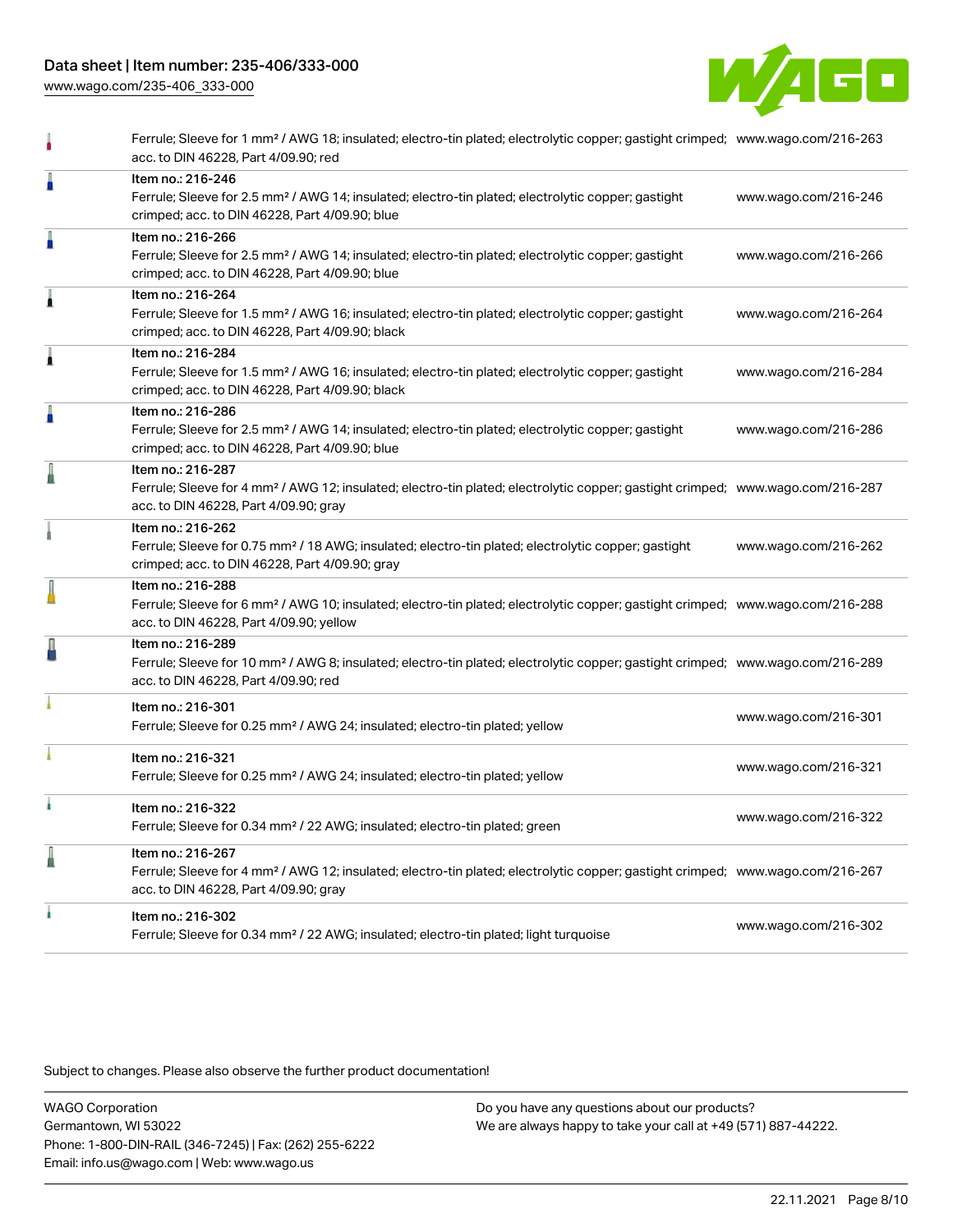

## Downloads Documentation

| <b>Additional Information</b> |            |        |          |
|-------------------------------|------------|--------|----------|
| Technical explanations        | 2019 Apr 3 | pdf    | Download |
|                               |            | 2.0 MB |          |

#### Installation Notes



Inserting a solid conductor via push-in termination.

#### Conductor removal



Removing a conductor via screwdriver (2.5 mm blade width).

Conductor termination

Subject to changes. Please also observe the further product documentation!

WAGO Corporation Germantown, WI 53022 Phone: 1-800-DIN-RAIL (346-7245) | Fax: (262) 255-6222 Email: info.us@wago.com | Web: www.wago.us